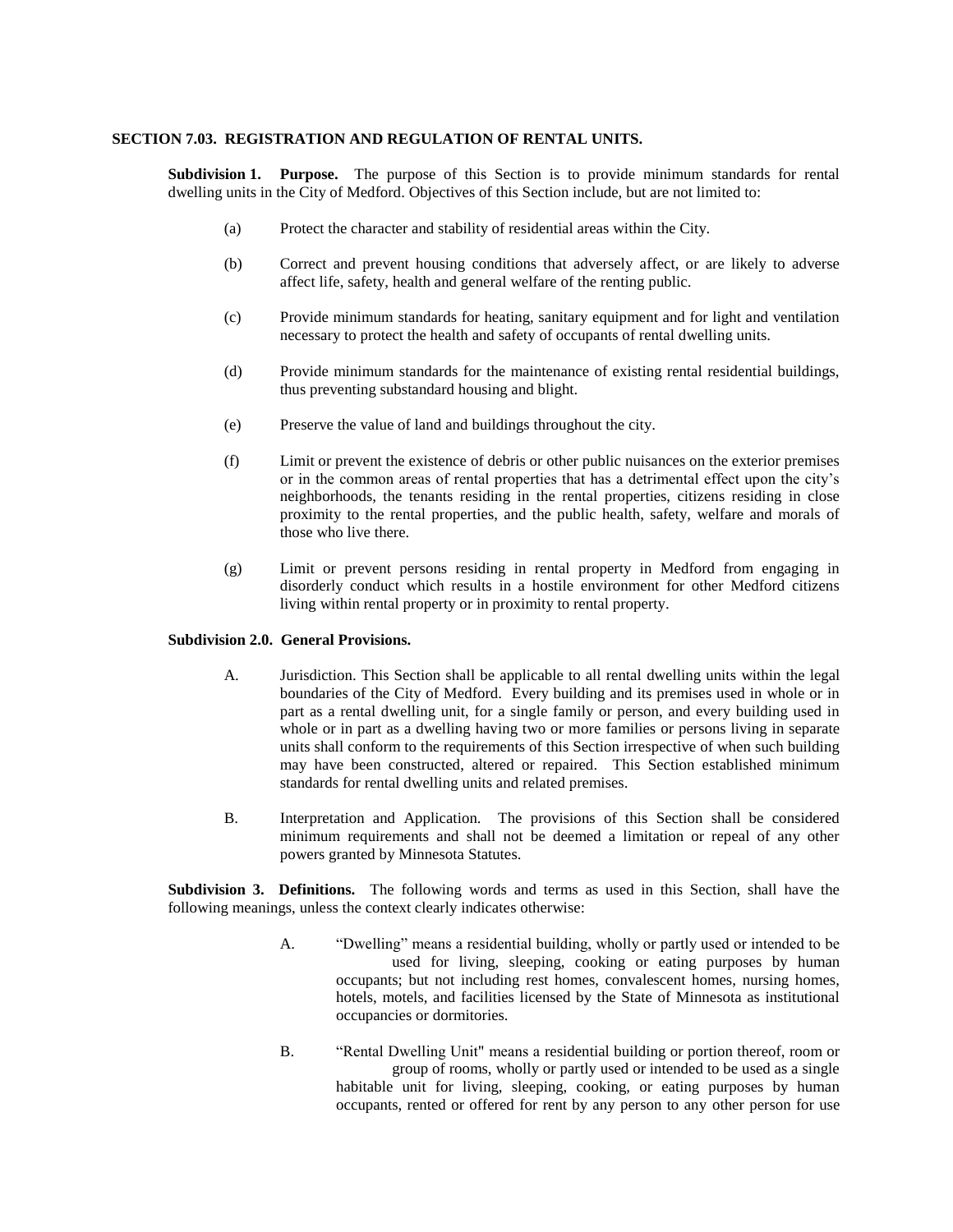for residential purposes. "Rental Dwelling Unit" means and includes apartments, single-family dwellings, or manufactured (mobile) homes. "Rental Dwelling Unit" does not include rest homes, nursing homes, hotels, motels, dormitories, or facilities licensed by the State of Minnesota as institutional occupancies.

- C. "Building Inspector" means the building inspector appointed by the City of Medford or authorized designee.
- D. "Accessory Structure" means a subordinate structure on the same lot as the principal dwelling or dwellings, and which is not used nor authorized to be used for living or sleeping by humans occupants.
- E. "Egress" means an arrangement of exit facilities to assure safe means of exit from a building with specific dimensions as required in this code or any applicable code.
- F. "Exit" means a continuous and unobstructed means of egress to a public way. Exit includes intervening doors, corridors, ramps, stairways, and courts.
- G. "Occupant" means any person living, sleeping, eating or cooking within a dwelling unit.
- H. "Person" means any individual, firm, partnership, association, corporation, company or joint venture or organization of any kind.
- I. "Premises" means the dwelling and its land and all buildings thereon.
- J. "Rent" means any consideration paid for the exclusive use of the dwelling unit, including, but not limited to, money, services or a combination thereof, paid or delivered at fixed intervals periodically agreed upon.
- K. "Repair" means to restore to a sound, acceptable state of operation, serviceability or appearance.
- L. "Safety" means the condition of being reasonably free from danger and hazards which may cause injury or illness.
- M. "Sound Condition and Good Repair" means that the rental dwelling unit on its structural elements, fixtures, facilities or equipment are in a safe and acceptable condition and appearance and in good working order and operation.
- N. "Disorderly Use" shall mean that conduct occurring on the rental premises which violates any of the following provisions of Medford Code or Minnesota Statues:
	- 1. Disorderly Conduct, Medford Code Section 11.01.
	- 2. Public Nuisances, Medford Code Section 11.20.
	- 3. Discharge of Firearms, Medford Code Section 11.21.
	- 4. Dog Regulations, Medford Code Section 11.23.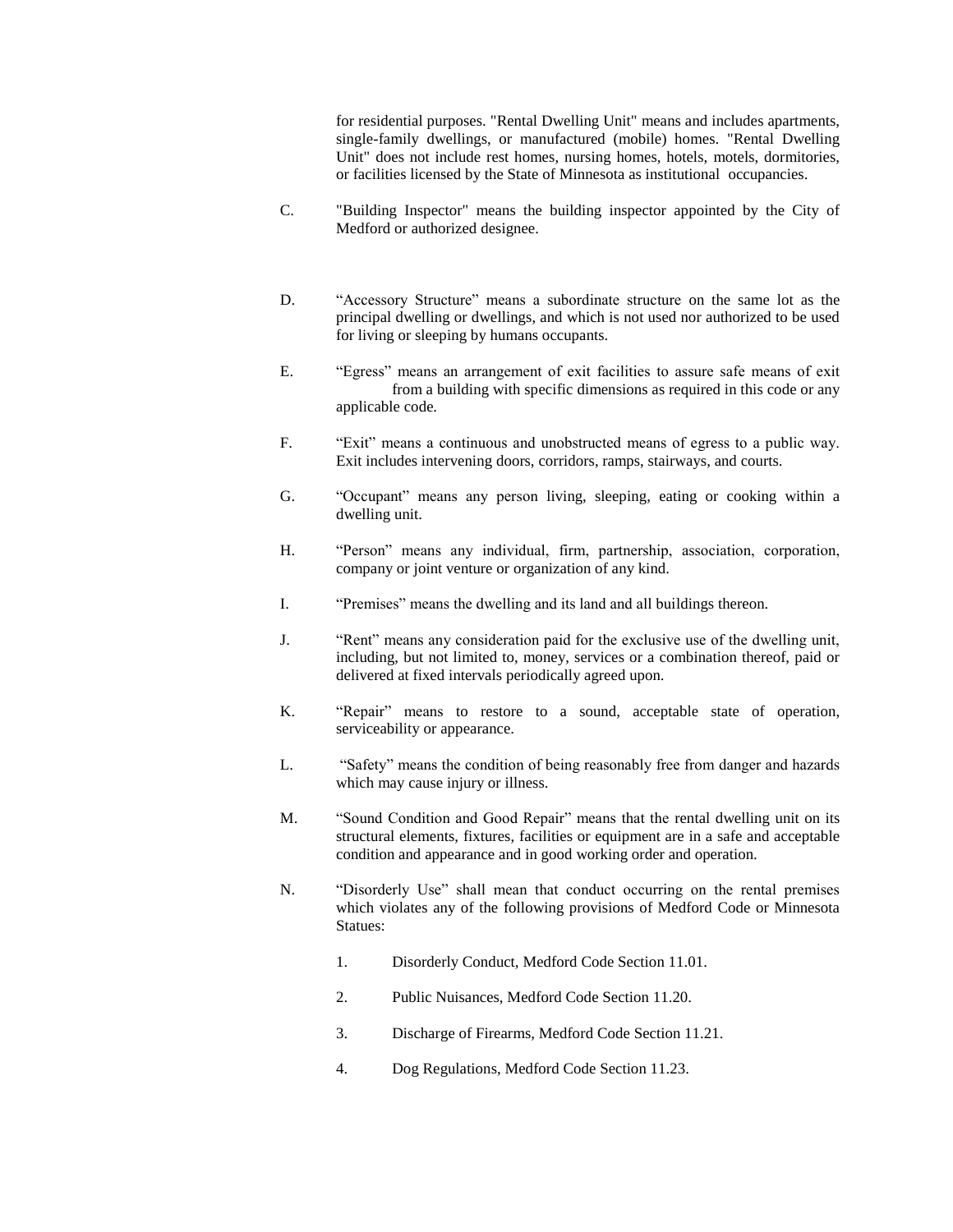- 5. Unlawful Sale or Use of Controlled Substances, Minn. Stat. Sec. 152.01 through 152.025 and 152.027, Subd. 1 and 2.
- 6. Unlawful possession, transportation, sale, or use of a weapon, Minn. Stat. Sec. 609.66 through 609.67 and 624.712 through 624.7181.
- 7. Dangerous Dogs, Minn. Stat. Sec. 609.226 and 347.50 through 347.56.

# **Subdivision 4. Registration Certificate Required.**

- A. No owner of a dwelling shall allow another person to occupy, nor shall any person let another for occupancy, any rental dwelling unit without first obtaining a registration certificate as provided in this Section, or at any time that the registration certificate, or the right to receive such a registration certificate is suspended or revoked. Any registration certificate obtained pursuant to this Section shall be issued in the name of the owner of the dwelling. In the case of a multiple unit dwelling, a registration certificate issued pursuant to this Section includes and applies to both the entire dwelling as well as each individual rental dwelling unit within the dwelling. Any suspension or revocation of the registration certificate or the right to receive a registration certificate may involve the entire dwelling or an individual rental dwelling unit or units within the dwelling.
- B. The occupancy or rental of any rental dwelling unit for which a registration certificate is required, need not be interrupted or suspended for lack of a registration certificate if the same is due to the inability of the City to process the application in a timely manner, or if the owner is in the process of complying with a notice of deficiencies from the City within the period of time authorized by the Building Inspector.

**Subdivision 5. Initial Application/Provisional Licenses.** On or before January 1, 2006 all current owners of rental dwelling units as of the date of adoption of this Section shall apply for a registration certificate as hereinafter provided. After adoption of this Section, all owners of new or converted rental dwelling units shall apply for a registration certificate as hereinafter provided. Upon filing the application and payment of the registration fee, the applicant will be issued a provisional registration certificate pending inspection of the rental dwelling unit. Following the inspection provided in this Section and a determination that the rental dwelling unit is in compliance with this Section and all applicable local, state, and federal requirements, including fire, housing, and building requirements, and upon the payment of the registration fee, a registration certificate will be issued to the owner for the rental dwelling unit or units.

**Subdivision 6. Application for Registration Certificate.** An application for a registration certification shall be filed by the owner with the City Clerk. An application for any dwelling to be converted to a use which would require a registration certificate shall be made and filed with the City Clerk at least thirty (30) days prior to such conversion.

**Subdivision 7. Application Forms.** Forms of application for registration certificate that shall be supplied by the City Clerk and will be available at the Medford City Hall.

**Subdivision 8. Applications.** Each application for registration certificate shall contain the following information:

> (a) Name, residence address, telephone number, and date of birth of the owner of the dwelling. If the owner is a partnership, the name of the partnership, and the name, residence address, telephone number, and date birth of all partners and the identification of the managing partner. If the owner is a corporation, the name and address of the corporation, and the name, address, telephone number, and date of birth of the chief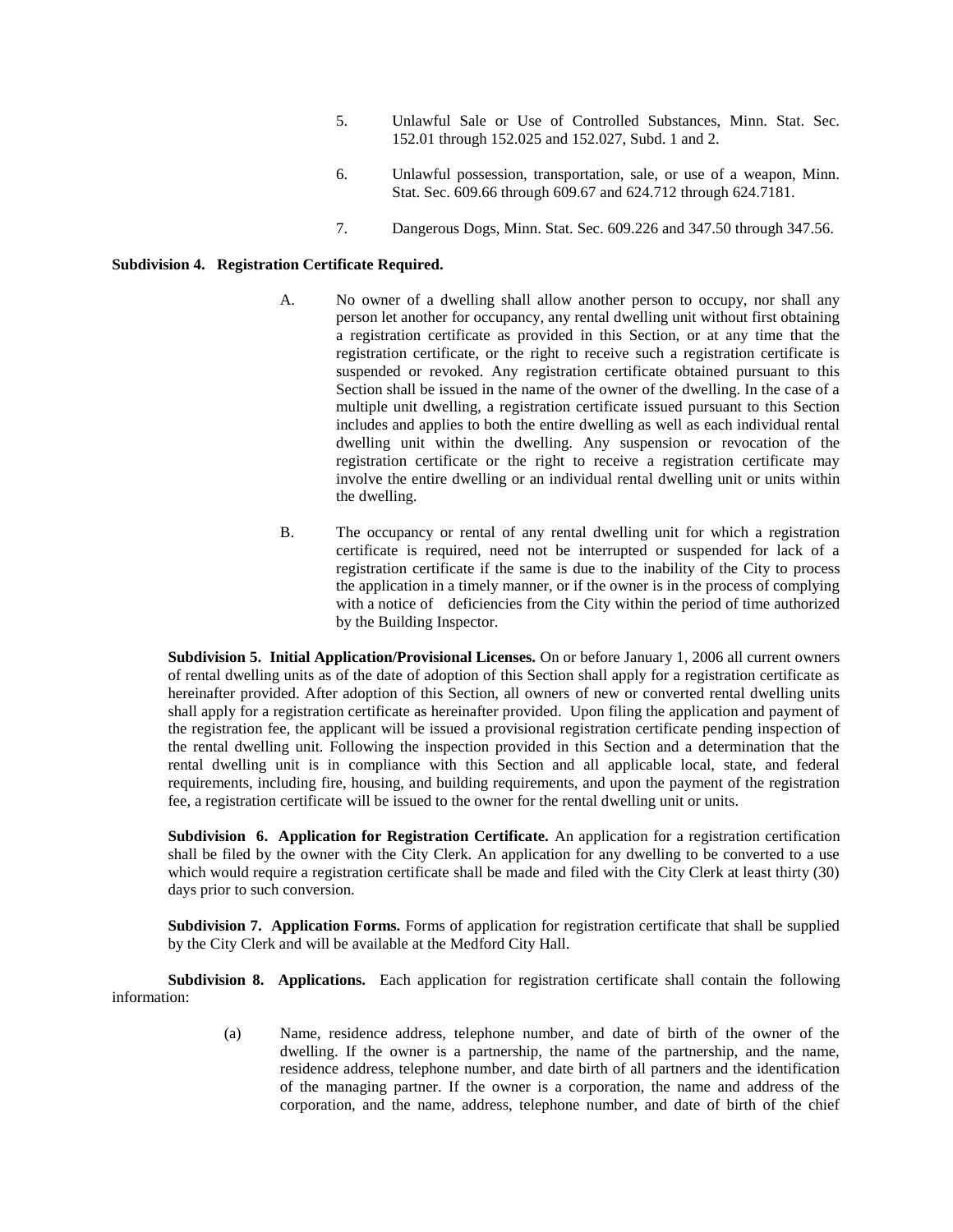operating officer. If the dwelling is being sold on a contract for deed, the name and address of the contract vendee. Where the word "owner" is used in any part of this Section, it shall include all persons as outlined in this Section.

- (b) Name, residence address, telephone number, and date of birth of any agent appointed by the owner to accept service of process and to receive or give receipt for notices.
- (c) Name, residence address, telephone number, and date of birth of any agent actively involved in maintenance or management of said dwelling.
- (d) Legal street address of the dwelling.
- (e) Description of the number and type of rental dwelling units offered for rent and the facilities incorporated in such rental dwelling units.
- (f) Any person making application for a rental registration certificate must provide proof of

identification by the use of a driver's license, state issued identification card, military identification card, or such other identification as is acceptable to the City Clerk. The identification provided must set forth the full name and date of birth of the person making the application.

(g) An acknowledgment that the applicant has reviewed and understands the provisions of this Section, intends to abide by the provisions and will include reference to this Section in any written lease used in renting the property.

**Subdivision 9. Agent Required.** Any registration certificate holder who does not reside within a 30 mile radius of the City, shall, by a written document executed and acknowledged by such registration certificate holder, appoint an agent residing within that area, upon which agent the City may serve notices pertaining to the administration of this Section or of any provisions of the Medford City Code to such rental dwelling unit, which service shall be as effective as if made upon such registration certificate holder. In those cases where an agent is appointed, the registration certificate holder shall provide the City with the full name, date of birth, address and telephone number of such agent(s). A registration certificate holder shall provide written notice to the City, with the required information, whenever the agent for the registered property is changed. The written notice shall be provided to the City within 48 hours of such change(s).

**Subdivision 10. Investigation.** The Building Inspector shall investigate all applications for a registration certificate to verify that the rental dwelling units offered for rent comply with this Section and shall conduct inspections of the rental dwelling units to ensure compliance with this Section.

#### **Subdivision 11. Inspections Under the Minimum Rental Housing Code.**

- A. Inspection Upon Complaint. Any rental dwelling unit within the city is subject to investigation upon complaint by any citizen or city employee. Inspections shall be conducted during daylight hours and the Building Inspector shall present evidence of official capacity to the occupant or owner in charge of a respective rental dwelling unit.
- B. Inspection Access. When an owner, occupant or other person in charge of a rental dwelling unit refuses to permit free access to the structure or premises under their control, the Building Inspector may seek a court order authorizing inspection and may direct the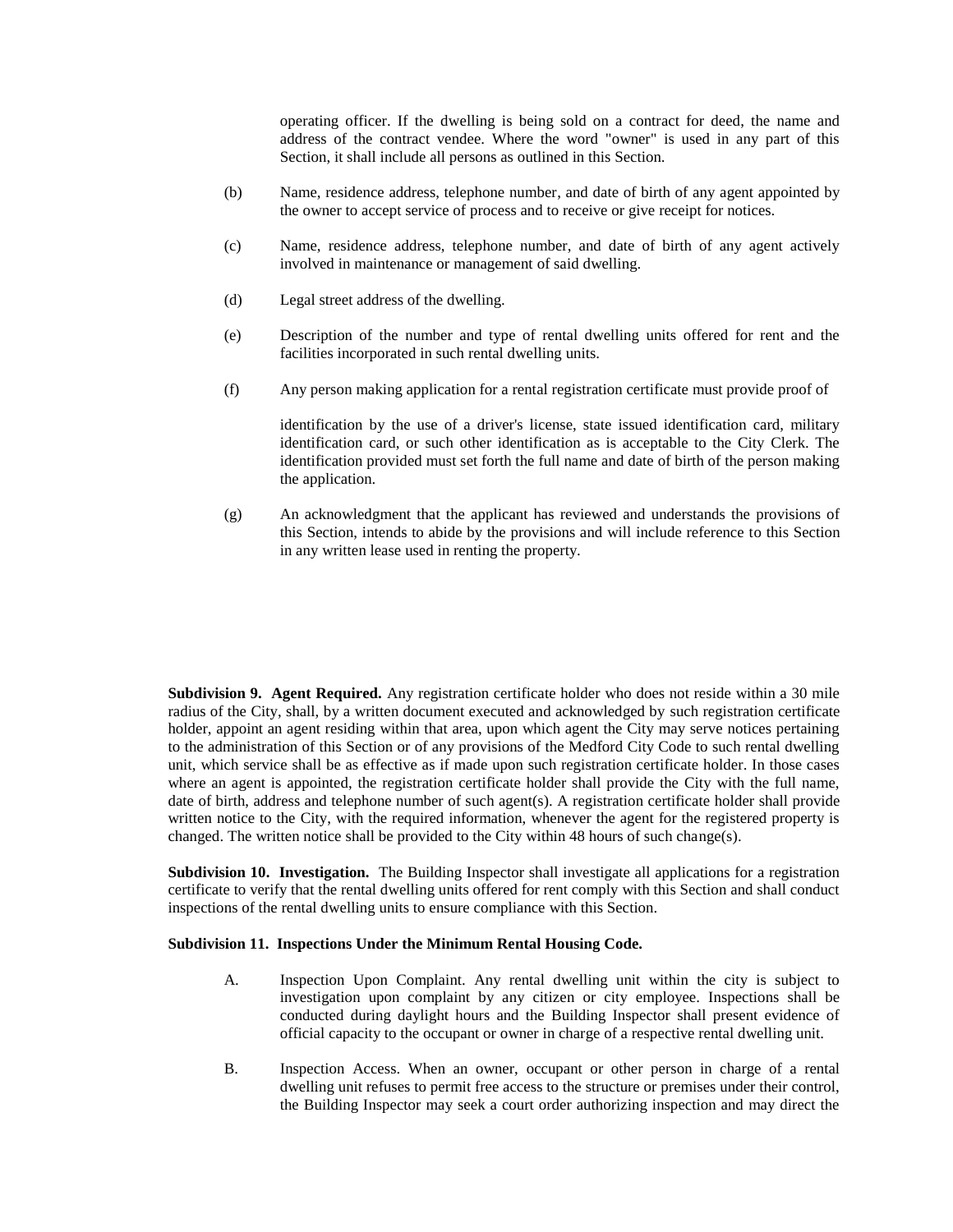City of Medford to take action to suspend or revoke the registration certificate as allowed in Subdivision 20 of this Section.

- C. Penalty for Retaliation Against Complainant. It is a misdemeanor for any person to take retaliatory action against, harass or intimidate any person who makes a good faith Complaint against real property within the city.
- D. Penalty for Filing False or Malicious Complaint. It shall be a misdemeanor for any person to file a false or malicious complaint of violations of state law or local ordinance concerning the use of real property. The City of Medford may charge back to the complainant the costs of investigation of complaints made on any rental dwelling unit if it is determined that the complaint is invalid.

**Subdivision 12. Rental Dwelling Unit Requirements.** No person shall rent to another for occupancy any rental dwelling unit, for the purpose of living therein, which does not comply with the following requirements. Rental Dwelling Units shall comply with all zoning, building, fire safety, and health ordinances and nothing herein is intended to limit the applicability or enforcement of any other Section.

A. Interior, Exterior Health and Safety Requirements.

a. Structural Elements. Every foundation, roof, floor, exterior and interior wall, ceiling,

- inside and outside stair, porch, and balcony, and every appurtenance shall be free from obvious structural deficiency or dilapidation and shall be safe to use and capable of supporting normal loads.
- b. Foundations. The foundation, floor and floor supports shall provide adequate support and be free from obvious structural deficiency or deterioration.
- c. Walls, partitions, and vertical supports. Walls, partitions, and vertical supports shall not twist, lean, or buckle.
- d. Roofs and ceilings. Roofs, ceilings, or other horizontal members shall not sag or buckle.
- e. Weather and rodent resistance. The foundation, exterior walls and exterior roof shall be substantially water tight and rodent resistant.
- f. Chimney. Chimneys shall be in sound condition and good repair and shall not be leaning, crumbling or settling.
- g. Decks, Patios and Railings. Decks, patios, balconies, railings, and stairways shall be in sound condition and good repair. Railings, banisters, handrails shall be constructed and maintained in a manner that they do not present a danger to those using them.
- h. Accessory Structures. Detached structures, including garages, sheds, and other accessory buildings shall be maintained in sound condition and good repair and in the same manner as the main structure of the premises.
- B. Electrical
	- a. Electrical Wiring. Wiring shall conform to the law in effect at the time of installation and any wiring shall be maintained in good condition. Conditions which violate these requirements include, but are not limited to broken wires,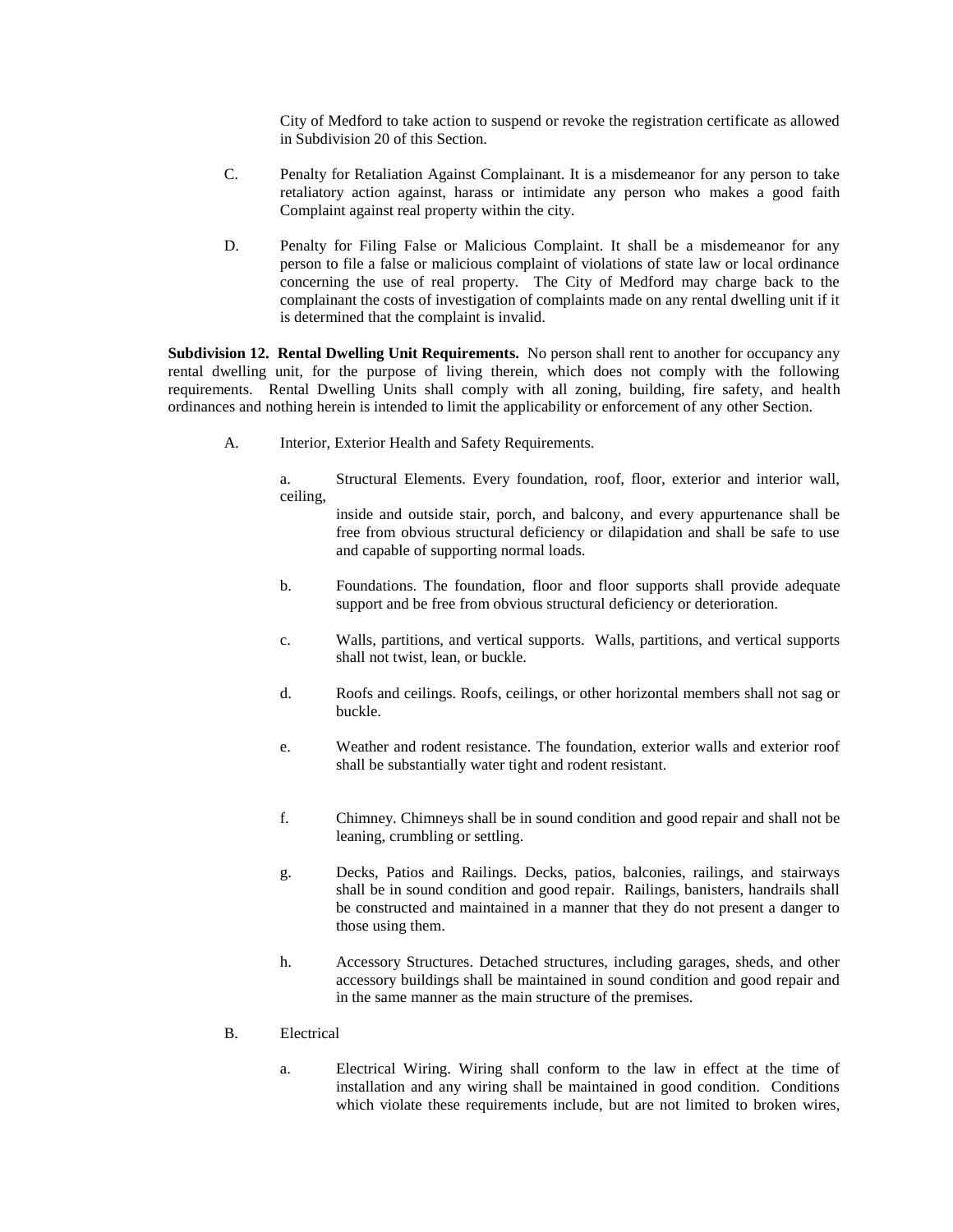bare or frayed wires, broken or burned outlets and switches, missing cover plates, fuses rated for more than wiring, and bypasses or defeated fuses/circuit breakers.

- b. Electrical Service Panel. Access to the operating face of any electrical switchboard or panel board shall be maintained as provided in the International Fire Code and/or Electrical Code. Electric panels shall be in a condition so as not to allow contact with energized wires, contacts, or busses. Fuse sockets shall be furnished with proper fuses.
- c. Extension Cords. Extension cords shall not be used as a substitute for permanent wiring. Extension cords shall not extend through wall openings, beneath rugs or carpeting, or be bundled. Extension cords may not be used for loads greater than the rated capacity for which they are designed.
- d. Outlets and Junction Boxes. All outlets and junction boxes shall have covers that are properly secured.
- e. Ground Fault Indicators (GFI's). All GFI outlets must be in sound operating condition.
- f. Bare Wires. Bare wires or wire nuts are prohibited except for low voltage wiring for speaker cords, telephone equipment, or doorbell wiring or knob and tube wiring maintained in sound condition.
- C. Mechanical and Utilities.
	- a. Furnace and Water Heater. The furnace or boiler and water heater shall have been in sound condition and in good repair. The furnace shall have been inspected by a licensed professional within the previous 24 months.
	- b. Combustible Storage. Mechanical and electrical equipment areas shall be free of flammable and combustible storage or separated from hot water heaters, furnace, or other sources of ignition.
	- c. Bathrooms. Bathrooms shall be equipped with an operable flush toilet, fixed washbasin or lavatory, and either a bathtub, shower or combination. Adequate hot and cold running water shall be provided.
	- d. Ventilation. A window or mechanical fan connected directly to the outside shall be provided in bathrooms.
	- e. Appliances. Cooking ovens, cooking stoves, and/or cooking ranges, if provided by owner, shall be in sound condition and repair and good operating order. Gas models shall be self-igniting and equipped with a shut off valve. Gas lines shall be in sound condition and good repair.
- D. Exits and Egress.
	- a. Exit Hardware. Doors shall open from the inside without the need of special knowledge, effort or tools. Doors within common egress paths may not be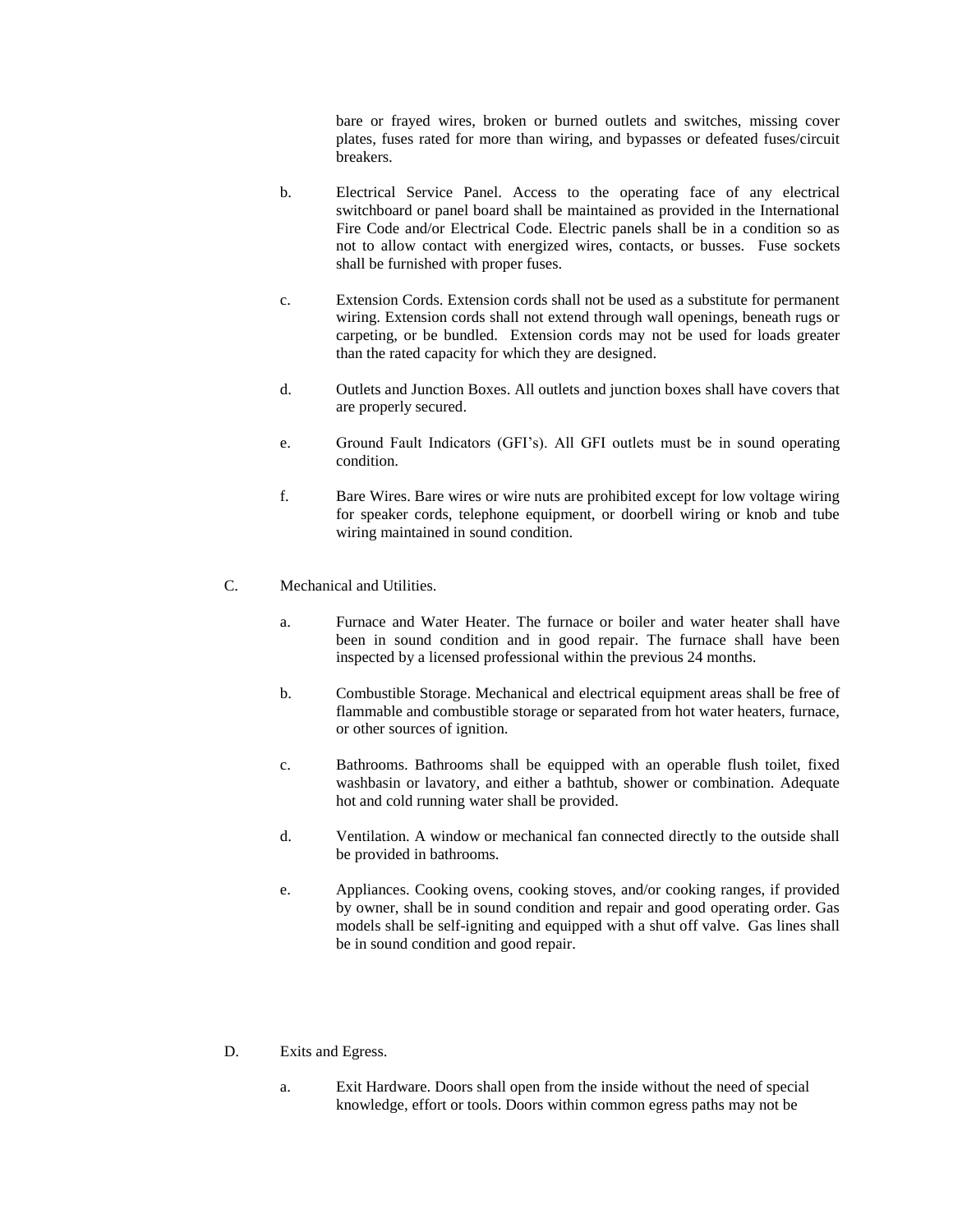equipped with hasps/padlocks, multiple locks, or double keyed deadbolt locks. Night latches, deadbolts, or security chains are acceptable within an individual rental dwelling unit.

- b. Exit Ways. Exit ways shall be marked and clear of obstructions including storage, furniture, decorations, garbage, snow, or structural problems.
- c. Means of Egress. All sleeping rooms shall have a primary and a secondary means of escape. The primary means of escape shall be the primary access to a room. The secondary means of escape may be a window meeting the approved egress requirements.
- d. Handrails. Handrails shall be continuous on one side of a stairway and shall be between 34 and 38 inches in height. Where a handrail has been removed it shall be replaced in compliance with this Section. A stairway shall be equipped with a handrail where a safety hazard exists.
- E. Fire Protection.
	- a. Fire Extinguishers. Fire Extinguishers shall have been properly installed, fully charged,
	- b. Fire Extinguishers. Fire extinguishers shall have been properly installed, fully charged, and inspected by a qualified person within the past 12 months.
	- b. Smoke Detectors. Smoke detectors and carbon monoxide detectors shall be properly located and correctly functioning.
	- c. Fire doors. Fire doors, when provided, must be sound, positive latching and selfclosing.
	- d. Firewalls and Separations. Building and tenant separations, firewalls, and fire doors must be free from damage, alterations or open holes.
	- e. Fire Connections. Outside fire department connections must be clearly marked, capped and unobstructed.
	- f. Sprinklers. If equipped with a sprinkler system, the system must have been tested by a qualified professional within the last 12 months.
	- g. Proper Storage of Fuel and Fuel Operated Equipment. Gasoline and gasoline operated vehicles and other equipment and cooking grills or cookers containing fuels may not be stored within a rental dwelling unit. Gasoline and gasoline operated vehicles and other equipment and cooking grills or cookers containing fuels shall be stored in a garage or other accessory building having a wall with a one-hour fire separation rating.

**Subdivision 13. Issuance and Posting of Registration Certificate.** Whenever the investigation of an application indicates that the rental dwelling units comply with this Section, the Building Inspector shall issue a registration certificate. Every registrant of a rental dwelling unit shall post the registration certificate in a conspicuous place.

### **Subdivision 14. Notice of Violation.**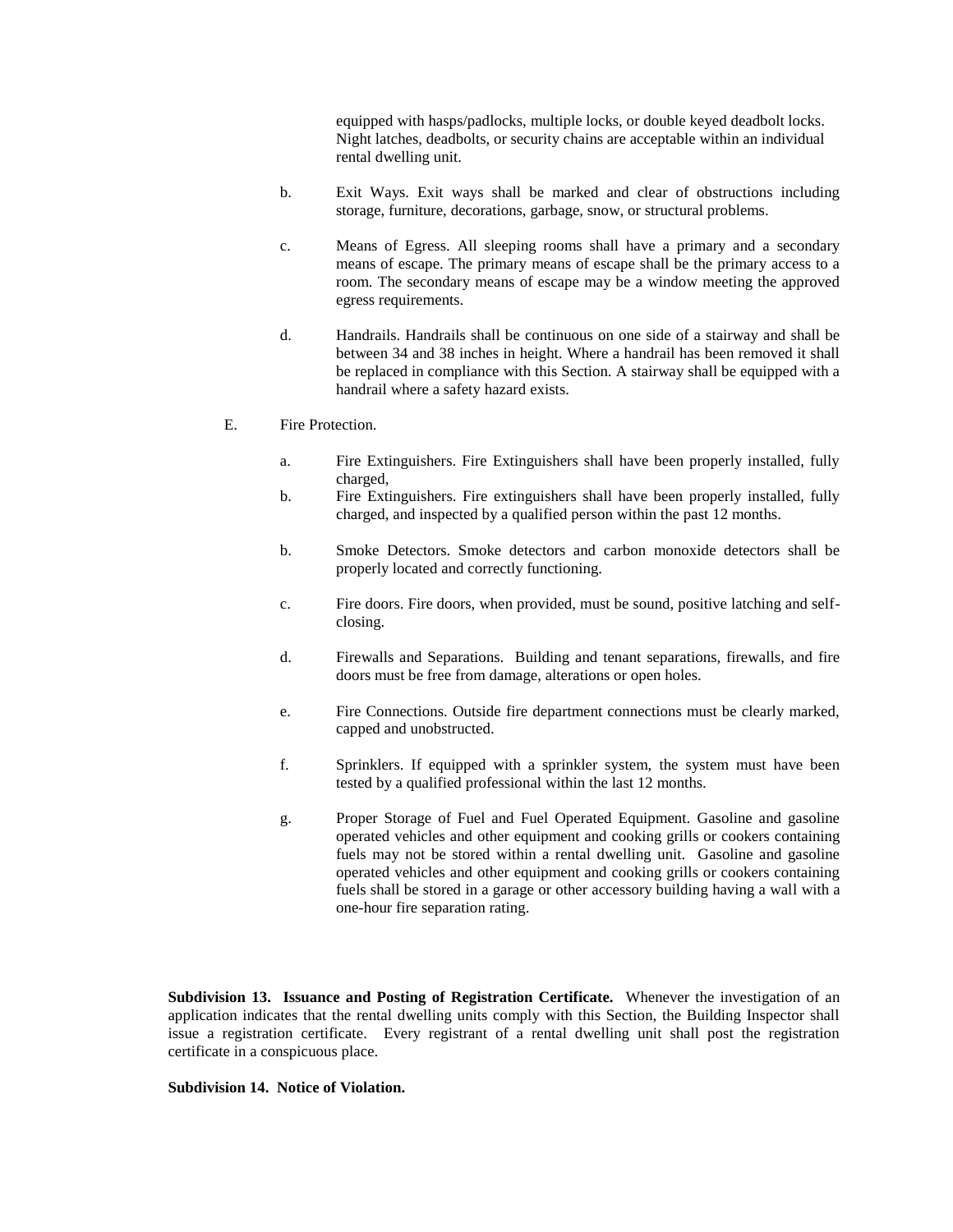- A. Whenever the investigation of an application for registration certificate indicates that the rental dwelling unit does not comply with this Section, the Building Inspector shall serve a notice of violation on the applicant in the manner hereafter provided:
- B. Such notice shall:
	- (a) Be in writing;
	- (b) Include the street address or other description of the real estate sufficient for identification;
	- (c) Include a statement of the violation or violations for which the notice is being issued;
	- (d) Specify a reasonable time for the performance of any act it requires; and
	- (e) Be served upon the owner, or the agent, by personal service or by leaving a copy at the owner or agent's usual place of abode with a person of suitable age and discretion then resident therein, or by depositing the notice in the United States post office addressed to the owner at the owner's last known address with postage prepaid thereon or if service cannot be made by any one of the above means then such notice shall be deemed served if a copy of such notice be posted and kept posted for 48 hours in a conspicuous place on the premises affected by such notice. Such notice may contain an outline of remedial actions, which if taken, will effect compliance with the provisions of this Section.
- C. Owners of rental dwelling units shall give notice of outstanding violations of this Section to any purchaser of such property.

**Subdivision 15. Rejection of Application.** Whenever the investigation of an application for registration certificate indicates that the rental dwelling unit does not comply with the provisions of this code, and from the nature of the violations, the rental dwelling unit cannot be brought up to meet the minimum requirements, the City Clerk shall return the application to the applicant stating the reasons for the rejection of the application.

**Subdivision 16. Temporary Rental Registration Certificates.** The Building Inspector may issue a temporary registration certificate when corrections required following inspection do not constitute a fire, safety or health hazard to the tenants or the general public, and the repairs are not immediately practicable or feasible as a result of factors beyond the owner's control. Such factors may include climatic conditions, or the unavailability of contractors, supplies or materials needed to make the corrections. A temporary rental registration certificate shall be conditioned upon the owner making the needed corrections with timelines determined by the Building Inspector and identified on the temporary certificate. The temporary certificate shall expire if the work is not completed, inspected and approved by the Building Inspector by the date listed thereon.

**Subdivision 17. Appeals.** Any applicant whose application for a registration certificate, after investigation, has been rejected by the Building Inspector, may request and shall be granted a hearing in the matter before the Medford City Council under the procedures set forth hereafter in Subdivision 21.

**Subdivision 18. Penalty for Failure to Register; Misdemeanor.** Every person required to register a rental dwelling unit and who fails to do so, or who allows the property to be occupied when the rental dwelling unit fails to comply with this Section, or when the registration certificate

or right to receive such registration certificate is revoked or suspended, shall be guilty of a violation of this Section. Each day that a property is rented out without a valid registration certificate on file for that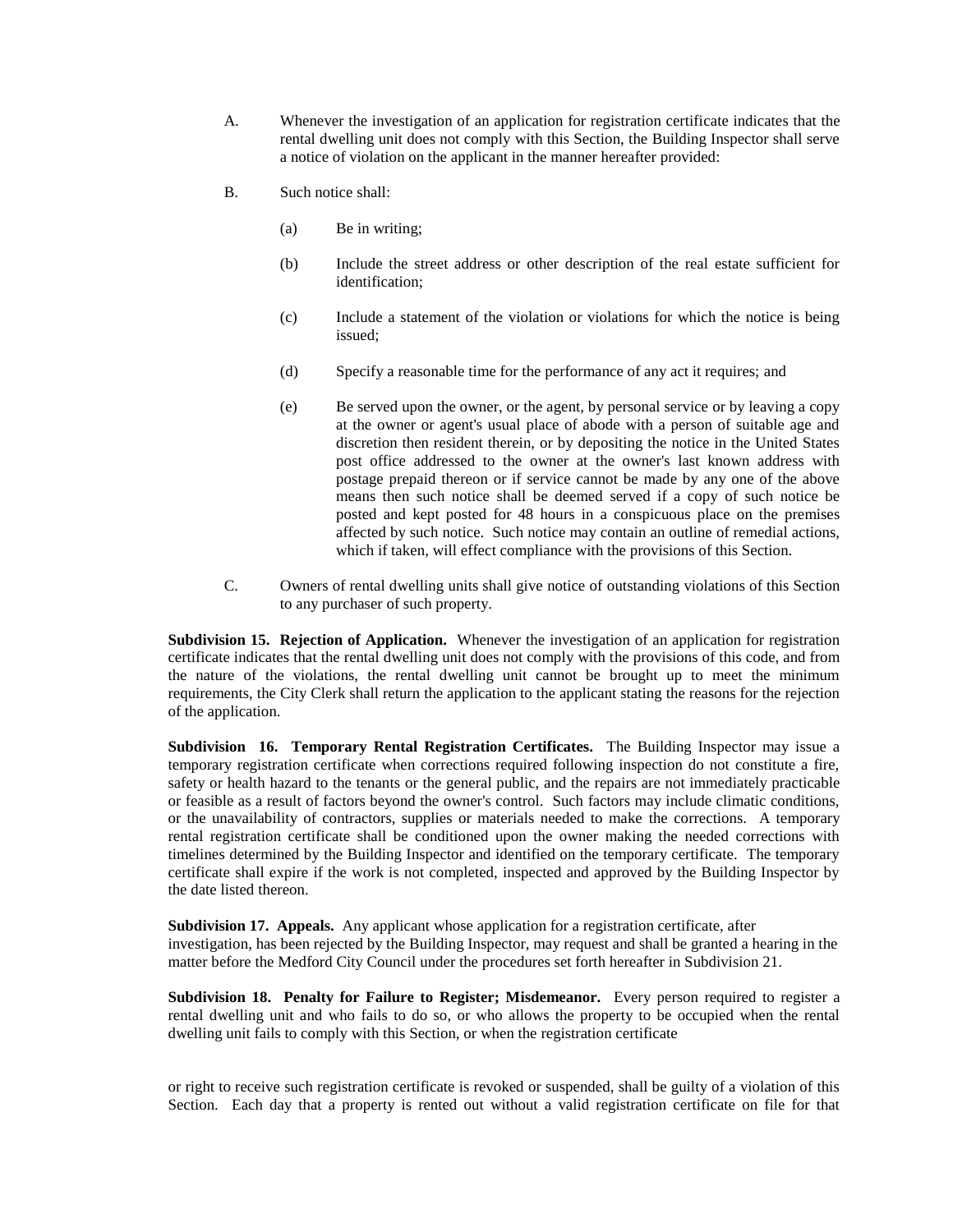property is a separate violation. A violation of this Section shall be a misdemeanor. Nothing in this Section shall prohibit the City from pursuing other legal remedies, including an injunctive relief, for any violation of this Section.

# **Subdivision 19. Certificate Renewal and Non-transferability.**

A. All registration certificates shall expire two (2) years after date of issuance and must be renewed upon the expiration of the two (2) year term. All information required by Subdivision 6 of this Section must be submitted at the time of renewal. Whenever the applicant certifies that no change has been made in a registered rental dwelling unit, and the registered unit has been inspected within

the preceding twelve (12) months, a renewal registration certificate may be issued without reinspection by the Building Inspector, provided the owner certifies that the rental dwelling units are in compliance with this Section, and the appropriate registration fee has been paid.

- B. Every person who transfers title to property registered under this Section shall provide the City Clerk with the name, residence address and telephone number of the new owner, and date of the transfer of title within ten (10) days of the date of such transfer. Within thirty (30) days of the date of such transfer, the new owner shall apply for a new registration certificate. In the case of a contract for deed the purchaser shall be deemed to be the owner of the property for purposes of this Section and shall be required to apply for a rental registration certificate in his/her name. The date on the contract for deed shall be deemed to be the date the purchaser becomes the "owner" for purposes of this Section.
- C. Registration certificates may not be transferred or assigned.

### **Subdivision 20. Suspension or Revocation of Registration Certificate.**

- A.. Any registration certificate issued by the City pursuant to the provisions of this Section may be suspended or revoked upon a finding that the certificate holder, during the term of the certificate, failed to comply with any provision of this Section or any applicable local, state, and federal requirement, including fire, housing, and building requirement.
- B. A person's right to apply and receive a registration certificate may be suspended or revoked upon a finding that the applicant has let to another for occupancy any rental dwelling unit without first obtaining a registration certificate as required by this Section or who has failed to comply with any provision of this Section or any applicable local, state, and federal requirement, including fire, housing, and building requirement.
- C. Whenever it appears to the City that adequate grounds may exist for the suspension or revocation of a registration certificate, or the right to receive a registration certificate, the Building Inspector shall by notice as provided in Subdivision 14, specify the nature of the alleged grounds and order that a hearing on the matter be held as provided below.
- D. No such suspension or revocation shall be effective until the registration certificate holder has been afforded an opportunity for hearing before the Medford City Council as set forth in Subdivision 21.

# **Subdivision 21. Appeals Procedure.**

A. Appeals to the Medford City Council. Any person affected by any notice of violation or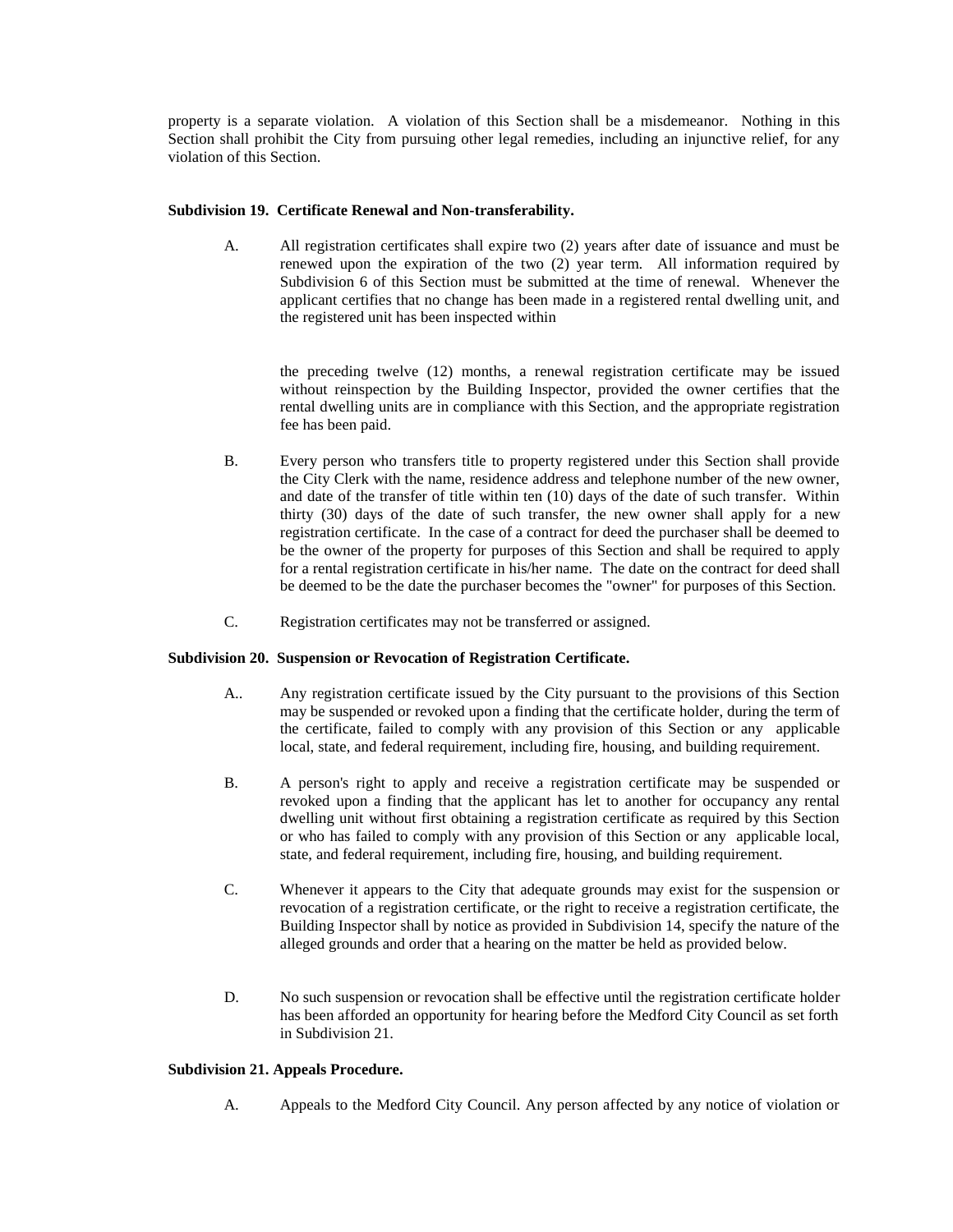emergency order issued and served pursuant to this Section or otherwise adversely affected by the administration of this Section, shall be granted a hearing before the Medford City Council upon filing in at Medford City Hall a written petition requesting such hearing and setting forth a brief statement of the grounds therefore. The petition shall be filed within twenty (20) days after the notice is served, order issued, or other adverse action taken.

- B. Date of Hearing. The hearing requested shall be held not more than thirty (30) days after the day on which the petition is filed or within ten (10) days of such filing in case of an emergency order. The City Council may postpone the date of the hearing for a reasonable time beyond such period if a good and sufficient reason exists for such postponement and in the case of an emergency order the City Council determines that adequate safeguards will be taken to provide for the health and safety of the occupants and general public during such postponement.
- C. Notice of Hearing. The City Clerk shall cause five (5) days written notice of the hearing to be given to the petitioner by personal service or by mailing to the petitioner's last known address.
- D. Proceedings. At such hearing the petitioner, petitioner's agent or attorney, shall be given an opportunity to be heard and to show cause why the notice of alleged violation or emergency order issued by the Building Inspector or other action taken adverse to petitioner should be modified or withdrawn. The Building Inspector shall present a written statement of the findings and decisions to the City Council at the time of the hearing together with evidence in support of the violation, order, or other action taken.
- E. Decisions of the City Council. After such hearing the City Council shall sustain, modify or withdraw the notice of alleged violation or emergency order or other action taken depending upon its findings as to whether the provisions of this Section have been complied with. If the City Council sustains or modifies such notice or emergency order, or other administrative action, it shall be deemed to be an order. A copy of the decision of the City Council shall be served by mail on the petitioner.

With respect to existing buildings, whenever it is not practicable or feasible to require strict compliance with the substantive provisions of this Section and all applicable local, state, and federal requirements, including fire, housing, and building requirements, the City Council may approve a variance from such provisions when in its judgment, existing conditions are in acceptable compliance with the spirit and intent of the Medford City Code and reasonably safeguard the health, safety and welfare of the occupants and the public.

- F. Record of Proceedings. The proceedings of each hearing held before the City Council, including the findings and decisions of the Building Inspector, shall be reduced to writing and entered as a public record at Medford City Hall. Such record shall include a copy of every notice, order, stay or other writing issued in connection with the matter.
- G. Stays. The City Council may stay enforcement of an order made after a hearing for a reasonable length of time, provided, however, that the City Council shall first find that immediate enforcement of the order would result in extreme hardship to the person or persons affected and that the immediate health, safety and welfare of the occupants and the public will not be jeopardized by such stay.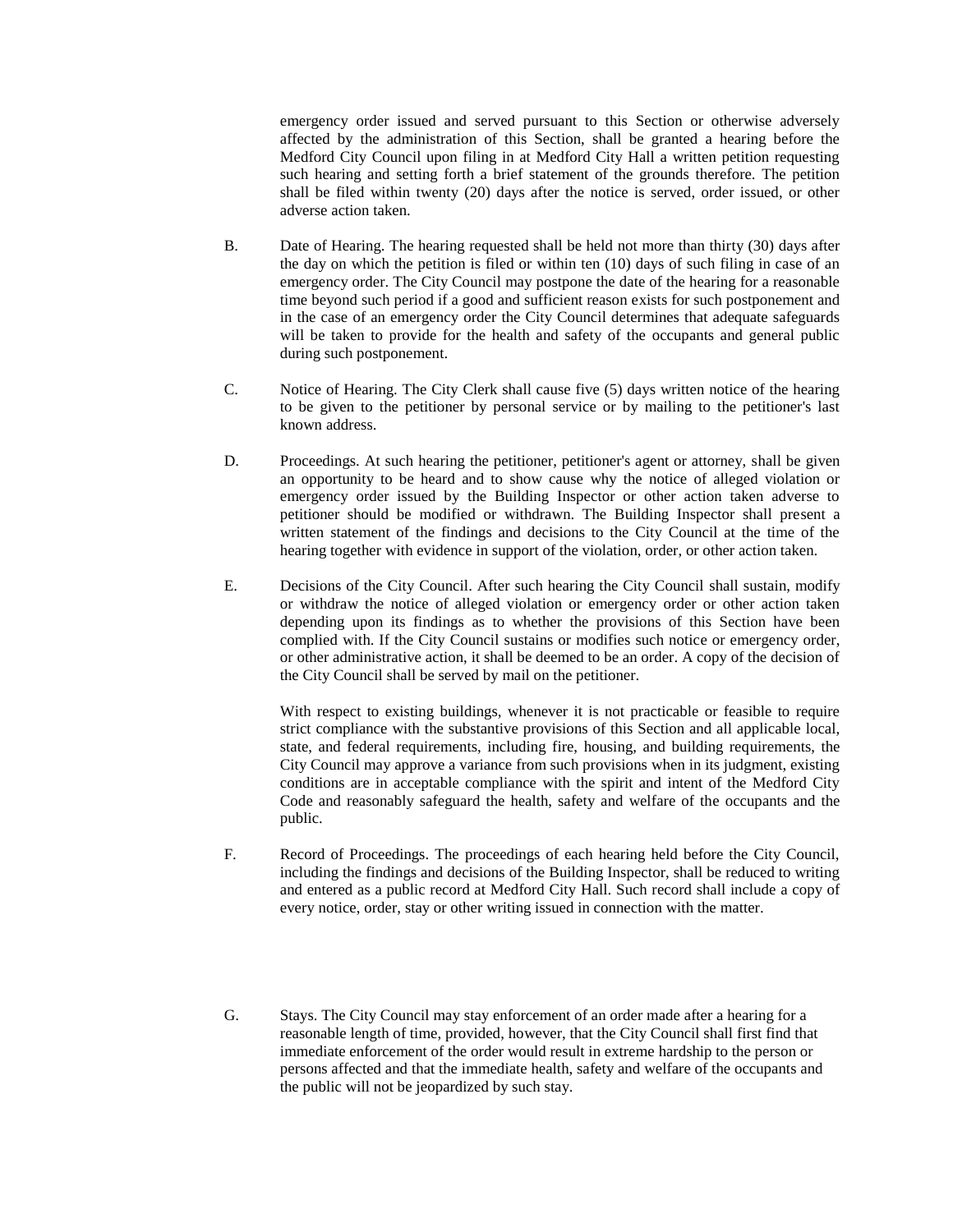- H. Notices Not Appealed. Any notice served pursuant to the provisions of this Section shall automatically become an order if a written petition for a hearing is not filed with the City Clerk within twenty (20) days after the notice was served.
- I. Appeals from City Council Decisions. Any person aggrieved by the decision of the City Council may seek relief there from in any court of jurisdiction as provided by the laws of the state.

**Subdivision 22. Fees.** The registration fee shall be in an amount duly established by the City Council from time to time by separate resolution. The registration fee shall be paid at the time of application for registration and shall be non-refundable. No registration certificate shall be issued under this Section until the appropriate registration fee shall be paid in full.

**Subdivision 23. Severability.** If any subsection, paragraph, phrase, or provision of this Section shall be determined invalid for any reason, such determination of invalidity shall not affect the remaining provisions of this Section.

**Subdivision 24, Disorderly Use a Violation.** A Disorderly Use as defined in this Section shall constitute a violation of this Section. Violations of this Section, whether occurring within a specific unit, within a common area, or on the exterior of the premises, shall apply to the entire licensed premises. The existence of a public nuisance on the exterior of the rental premises or in the common areas of the rental premises shall constitute a violation of this Section.

**Subdivision 25, Rental Property Owner Responsible.** Any rental property owner shall be responsible to take appropriate action against persons occupying or visiting the licensed premises, whether within a specific unit or within a common area. For purposes of this Section, the term "persons occupying the premises" shall include tenants as defined in Minn. Stat. Sec. 566.18, and those persons on the licensed premises whose presence the tenant has invited or to which the tenant has acquiesced.

### **Subdivision 26. Procedure Upon Disorderly Use Violation.**

- A. Upon determination that a disorderly use has occurred on a rental premises or an administrative fine has been issued, the City shall notify the property owner pursuant to Subdivision 14 and shall direct the property owner to take corrective action to prevent further violations. The property owner shall submit to the City a written report of appropriate corrective actions taken by the property owner within fourteen (14) days of the date the notice was sent. Failure to submit the written report as required herein, or failure to take appropriate corrective actions, shall be a basis for the revocation or suspension of the license or right to receive a license for the entire licensed premises.
- B. If another instance of disorderly use occurs within twelve (12) months of the issuance of a prior notice of violation, the license or right to obtain such license may be revoked or suspended for the entire licensed premises.
- C. No suspension or revocation or other sanctions shall be imposed where a violation involves disorderly use and the property owner has filed an unlawful detainer action with the district court that will address the violation, so long as the action is diligently pursued by the property owner. Notice of and a copy of the unlawful detainer action shall be delivered to the city clerk. A determination that the licensed premises has been involved in a disorderly use shall be made upon a preponderance of the evidence. It shall not be necessary that criminal charges be brought to support a determination of disorderly use, nor shall the fact of dismissal or acquittal of such a criminal charge operate as a bar to adverse license action under this section.